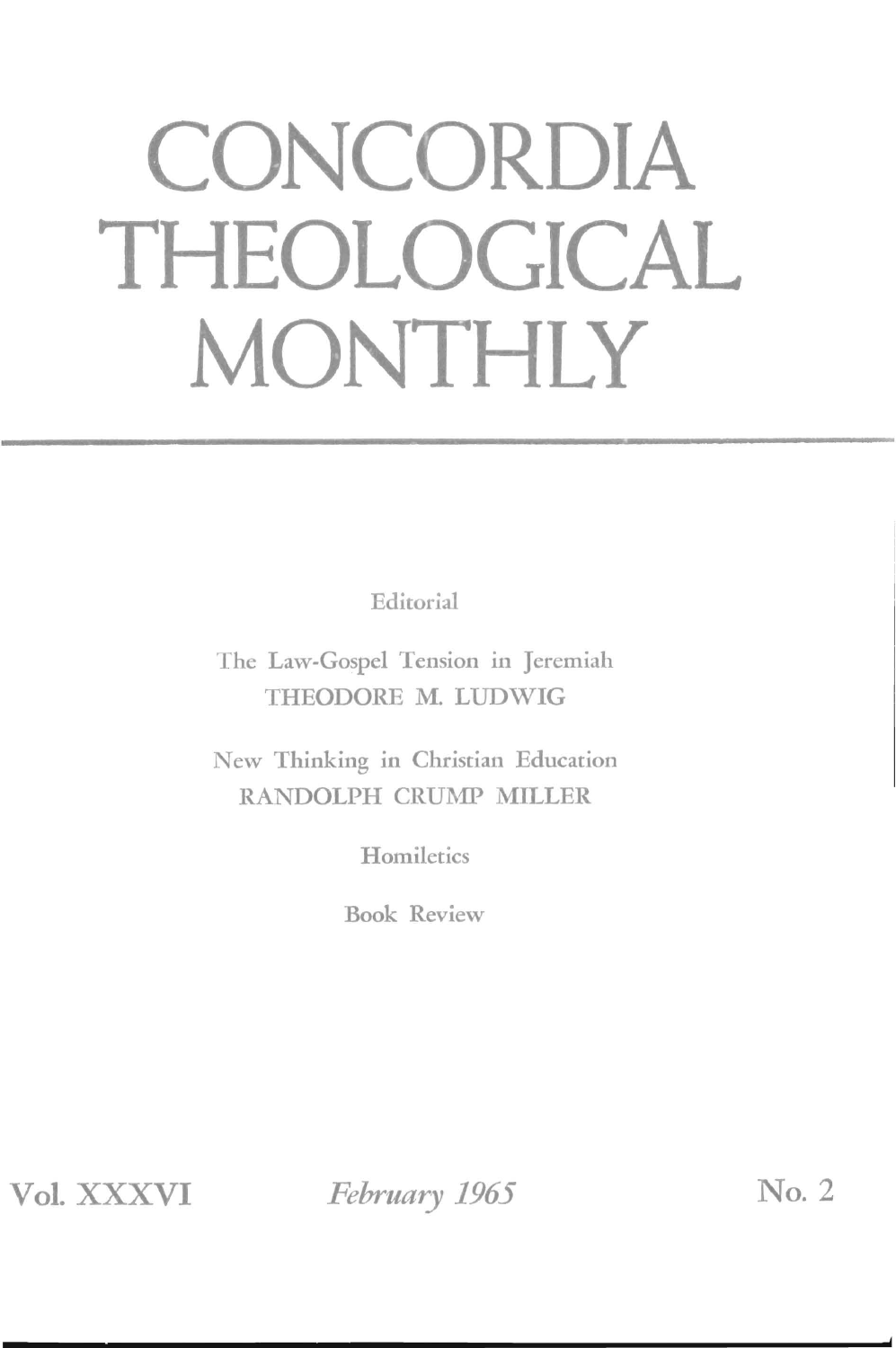# REMINISCERE, THE SECOND SUNDAY IN LENT

# SOLOMON 1 KINGS 11:9-14

*Introduction and Propers.* - Since the *Epistle* (1 Thess. 4: 1-7 ) reminds us that God has not called us to uncleanness but to holiness, we take up the account of a king grown careless. He began his reign by calling on God with a faith grounded in God's great and steadfast love shown to David  $(1 \text{ Kings } 3:6 \text{ ft.})$ . But his kingdom was torn apart when his heart divided and he called on false gods.  $(1$  Kings  $11:4-8)$ 

The *Gospel* (Matt. 15:21-28) pictures Jesus Christ, God's Help sent to the lost sheep of the house of Israel. In Solomon's time God's care for the covenant people continues for David's sake; but God's threat to tear it from Solomon's hand foreshadows the day when the "Son of David," called on for help by an outsider to Israel, grants her petition and makes gloriously clear that all who now call upon the name of the Lord shall be saved.

# Calling on God

# I. *God's Plan for a People*

A. God chose a people from whom would come the Redeemer. This people was a "child," and even our Lord could refer to other people as "dogs." The historic people of God reached climax of earthly glory at time of Solomon. But then their real glory as the people of God is climaxed in the faith of David, God's servant. "Son of David" (term as in Gospel) is name remembered when pleading for help, for it signified Messianic possibility. David's house was to bring forth a Savior, Redeemer. From the house of David would come the power for a true faith that alone makes a people God's people.

B. God preserved a people from whom the Redeemer would come. David is dying; no successor has been named, since Adonijah, David's oldest living son, is rejected from the rightful inheritance. David's wife Bathsheba and Nathan plead for Solomon to succeed the king. Genealogies in Matthew show Christ was born of Joseph, the legal line from Solomon. Israel recognized Jesus' regal descent through Solomon. Luke's genealogical record reveals the Messiah is born of Mary. He has the royal line through another son of David - Nathan. Thus with two records - legally Jesus is Descendant of David and spiritually He is Descendant of David. We know Christ is our Messiah and planned Savior legally, physically, and spiritually. In Him we become the people of God.

# II. *God's Help for His People*

A. Solomon is aware of need of God's help and asks for it. Asking for wisdom and understanding, he receives in addition riches, prosperity, peace, and great borders. Even when Solomon's sins brought the anger of God upon His people, God's long-suffering and steadfast love shown to David remains available to all who call on Him. In new situations every man needs help from God, who never changes.

B. As we cry, "Kyrie, eleison!" God hears. It is difficult for us to understand why He limited Himself to the Old Testament people. If we are honest it is even harder to understand how unlimited is His grace to His New Testament people. He gives more than we ask or seek. Seek first God's kingdom, and discover that not all the wealth of God was used in arraying Solomon in all his glory. God's help is greater than we could think it possible that He might plan. The Son of David is God Himself! The life He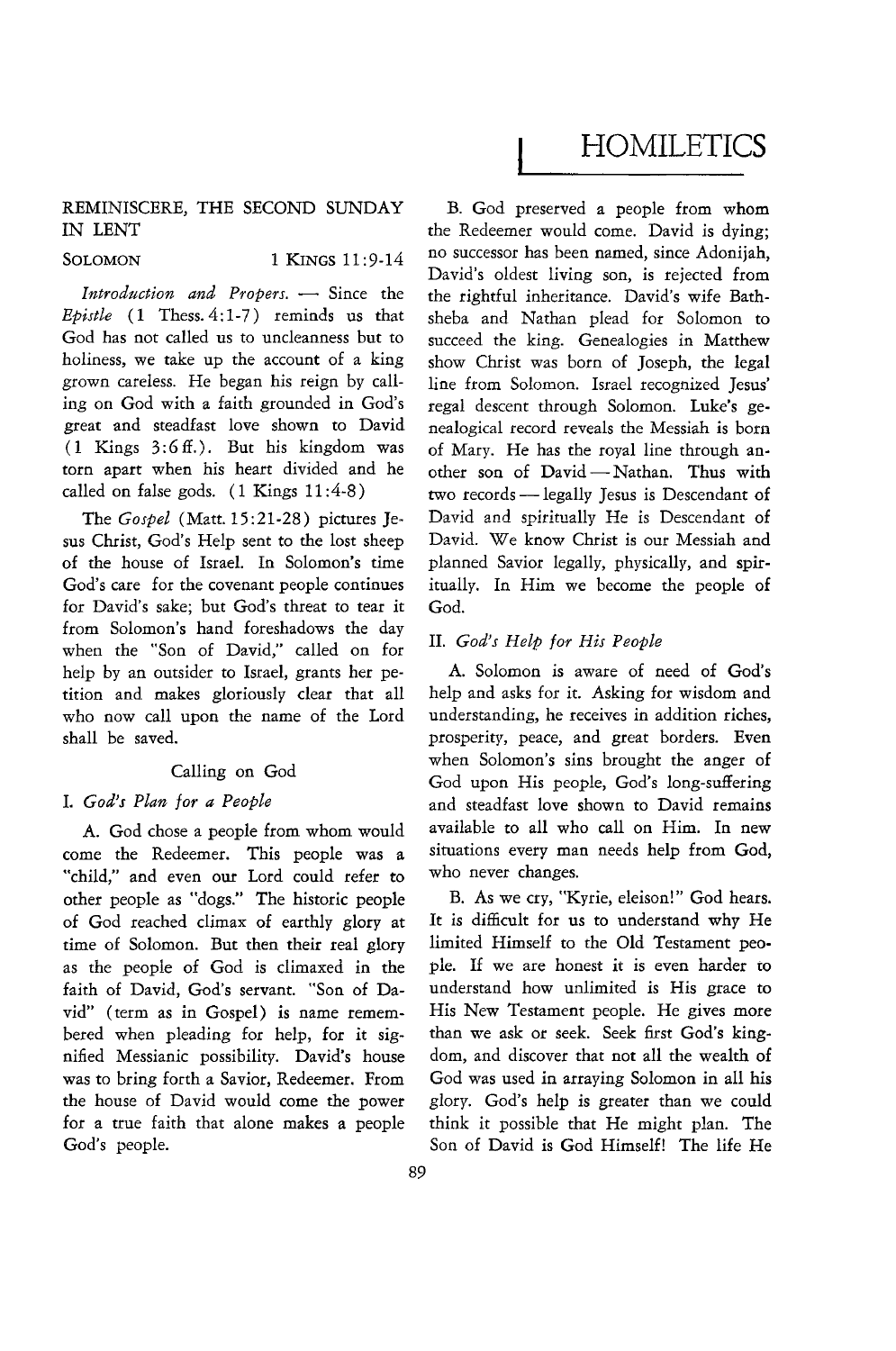took on He gave up. The life He gives us goes on and on.

# III. *God's Name Worshiped by His People*

A. Solomon's prayer of dedication of the temple urged that God's name be called upon by the chosen and by the stranger. Thus God's name is to be exalted. God's glory filled the temple. God's people worshiped Him, called upon His name.

B. Solomon in weakness married women of surrounding nations (to keep the peace) and for them built temples to their gods. "And the wives of Solomon turned him after other gods." God's name is not honored when those whom He seeks to be His people instead lure His people away. When God is not called upon, God's plan for His people is being set aside.

C. Opponents criticized Jesus for His claims of authority to upset the temple and to upset their understanding of what temple worship involved. His words were that God's house was to be a house of prayer for all nations, but they had made it a den of thieves. Israel was not to be a "band of robbers" and keep God's temple or name for themselves. Jesus was sent for the house of Israel, but when His task of fulfillment was done, He had gained salvation for all the peoples of the earth.

Great should be our faith - that what we seek as we call upon Him may be granted to us.

# OCULI, THE THIRD SUNDAY IN LENT

KINGS (No.5 in "Kings")

1 KINGS 12: 16,17

Propers. - A "house divided against itself" is a dreadfully familiar situation today, *Gospel* (Luke 11:14-28). Everyone of us lives in a state of division within himself. Each heart, no matter how swept and garnished, has devilish tenants. They cry continually, "To your tents - what portion have we in David?" The split that divided God's people was not always a division from God that could be shown on the map. But wherever, as in the *Epistle,* men who were sometimes light walked in darkness, theirs was a divided kingdom. They had split away from God.

There are sins that divide the people of God from God today, sins that divide families, sins that split personalities. All of us with divided lives must look to our own house - but must find our help in the portion we share with David, Jesus Christ.

### A Divided Kingdom

# I. *Sim of Pride and Jealousy*

A. After Solomon's death Rehoboam is crowned king in Jerusalem. No hereditary monarchy, Israel makes demands. Rehoboam comes to Shechem, for here Abraham built altar, Jacob returned, Joshua summoned tribes for confederacy, and Saul ruled. Ephraim, where Shechem was located, was annoyed because not asked for help at Jephthah's time (Judg.12). Ephraim helped put Ish-bosheth, Saul's son, as king in opposition to the southern tribe of Judah (Davidic).

At Shechem he is asked whether he will continue policies of Solomon, imposing taxes and servitude for public building program. Older men advise Rehoboam to lighten burdens. Youth wins. "More punishment in little finger than in father's loins." And so the cry "To the tents!" Israel will not recognize Rehoboam.

Pride of Shechem and jealousy over against Solomon, the south, and Jerusalem divided the people of God.

B. These attitudes sent Christ to cross. The religious leaders accused Him of being in league with the devil. Pilate knew it "was out of envy" leaders delivered Christ to him.

Is it possible that nations, families, congregations, synods, friendships can split because of pride and jealousy?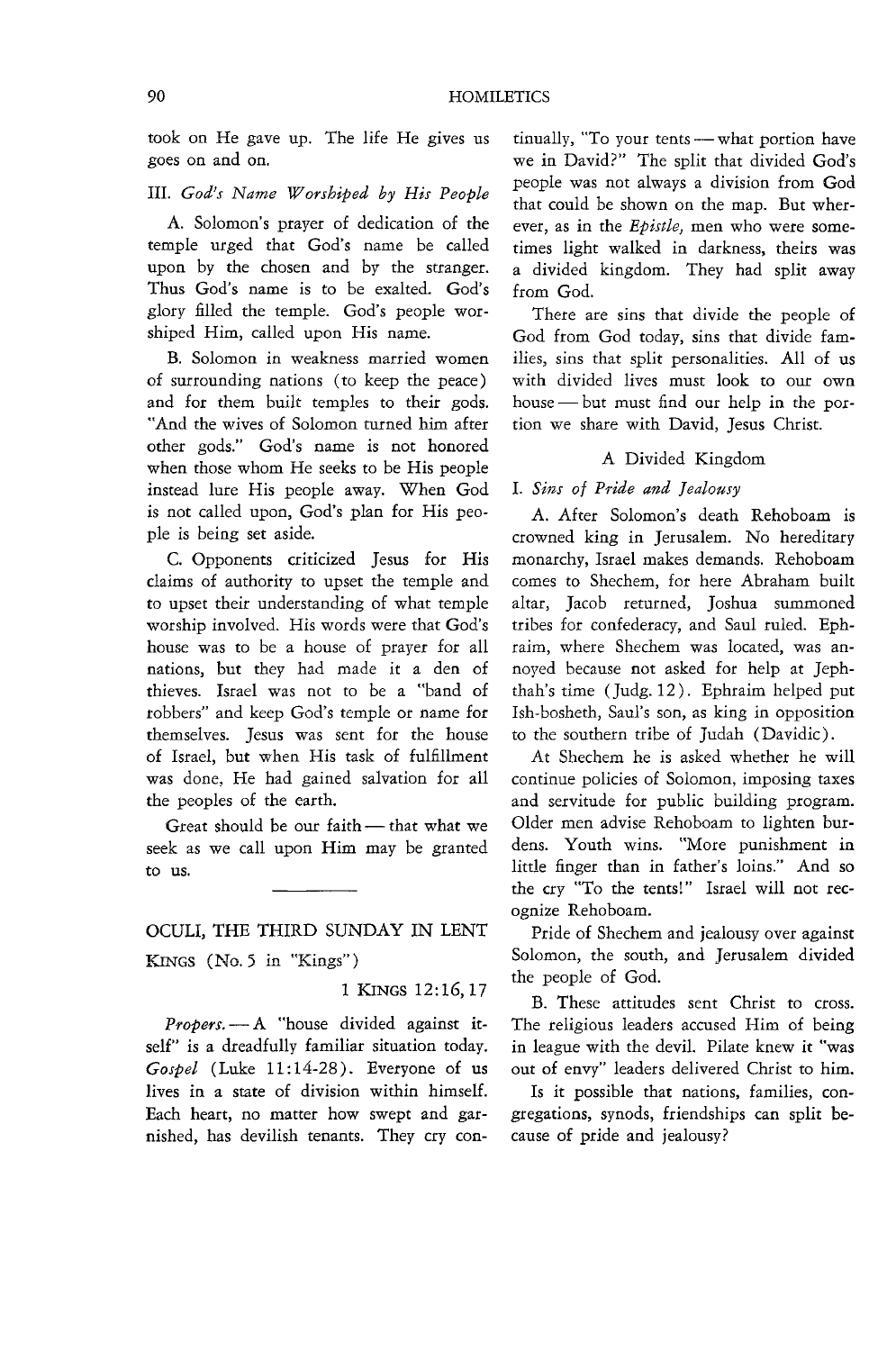These two cardinal sins caused Lucifer to fall, Adam and Eve to fall. What of us? With such sinning we lose "our inheritance in the Son of Jesse."

# II. *Sin* of *Mockery* of *Religion*

A. King Rehoboam would crush the rebellion. Adoniram is sent as taskmaster and tax collector. He is stoned. Rehoboam flees to Jerusalem, summons Judah to war, raising 180,000 men from Saul's tribe, Benjamin, and from David's tribe, Judah.

B. Jeroboam, who had fled to Egypt under Solomon, returns as patriotic leader in Israel. The prophet Ahijah had once predicted Jeroboam would lead northern tribes because of idolatry of Solomon.

Jeroboam leads Israel into idolatry. To break the national pattern of worshiping at Jerusalem, he erects temples and altars at Dan and Bethel with golden calves, as had Aaron. "This is god who delivered you from the land of Egypt." Levi is ignored as a tribe; Jeroboam selects his own priests. He initiates the feast of thanksgiving of his own.

C. Rehoboam in south would make brass shields to replace 150 golden shields in Jerusalem's temple, which Shishak, *Egypt's*  king, had plundered. As in north, so in south, religion was no more the true worship of the true God. Idols and showmanship take over as religion becomes servant of the government. Much religion, but not that Jehovah was Israel's God and Lord. God warned both Jeroboam and Rehoboam through prophets.

D. It is this sin of hypocrisy which Christ condemned in his "woe to the Pharisees." Jesus spoke of "blind leaders of the blind," of pretense in long prayers and fastings. His Sermon on the Mount stressed the secrecy of prayer, the secrecy of fasting, the secrecy of charity. There were white-washed sepulchers aplenty.

Much religion and religiosity Paul noticed present with the Athenians.

Does God want us to have "religion"? Are we "religious" people, and have we yet "lost our inheritance in the Son of Jesse"?

# III. *Sin* of *Offense*

A. Jeroboam continued to lead others into sin. The seriousness of the sin must be recognized. One day, offering incense to gods, an unnamed man at the altar asked the altar to speak to the king on his doom. Jeroboam put out his hand. "Arrest that man!" When soldiers obeyed, Jeroboam found he could not withdraw his impotent hand. The king asked the man of God to restore his hand, but the man left. An old prophet meets the strange man of God on his way, lies about a message from God, which message he accepted. God met him, lion destroyed him. He is buried by the old propbet with the words, "Alas, my brother!" -- Old prophet had led man of God into sin, as Jeroboam had led people into sin.

Twenty-one times in the record Jeroboam is said to have done more wickedly than other kings. He led others into sin.

E. "Whosoever offends one of these little ones...." "Woe to you if you offend...." "If thy hand  $\ldots$  thy foot  $\ldots$  thine eye  $\ldots$ offend. . .. " How many led others into sin in Christ's day by urging them to cry, "Crucify!" and "Away with this man!"

# IV. *The King Who Removed the Sin*

It is only when we know that our portion is in David's Son that our divisions can be healed. God's long-suffering ended, and the kingdom broke up; but His steadfast love endures, and the Kingdom comes in Jesus Christ. He did not lead others into but away from sin. They led Him to the cross for sin. On cross He died to remove all sin. All who look to Him on the cross He forgives.

The sins that crucified Jesus separated us from our Father in heaven. It *is* the Father's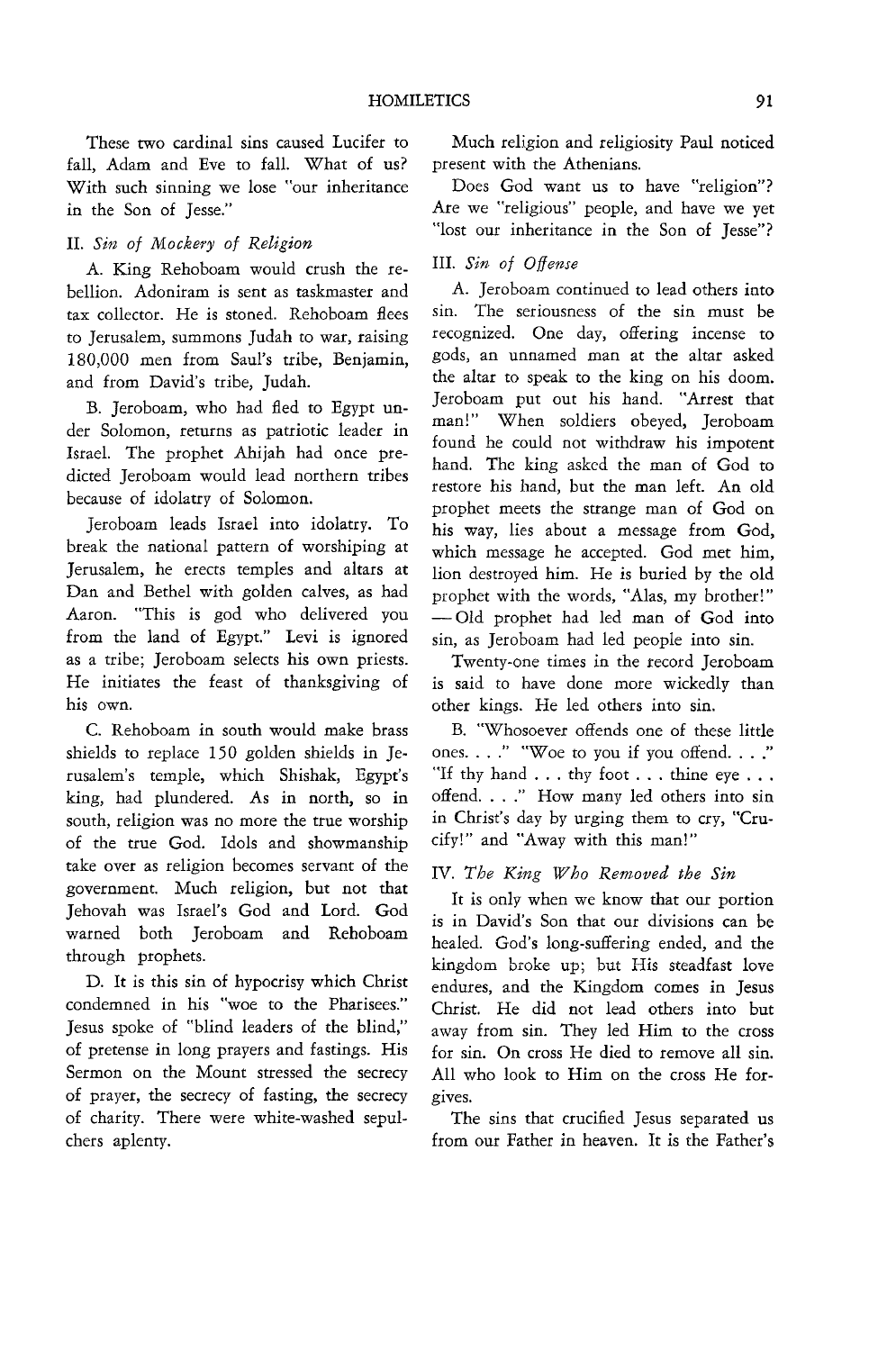love in Christ and through Christ which reunites us. We who were far off are made nigh by the blood of the Lamb.

# LAETARE

# THE FOURTH SUNDAY IN LENT

ELIJAH 1 KINGS 17:4

*Introduction.* Suddenly on Israel's stage appears Elijah the Tishbite from Gilead, announcing to King Ahab that for the next three years there will be no rain. But God's servant will be provided for. Elijah is informed by God that he will be fed in the wilderness. He is to learn to know more clearly that he *is* God's servant and that he is to get God's work done.

God is determined that men should know Him and His gracious purposes for mankind. If the gift of food can help men recognize God as God, then God will serve meals. God yearns for men to follow Him and do His will. If miracles will help to get men moving for Him, God will work miracles.

Today God would have *us* know Him and His grace. He gives the world Christ Jesus, *the Prophet* who was coming into the world (John 6:14). Today God would have *us*  serve Him, and He daily and richly supplies all that we need for the support and strength of our bodies. Today God would have us remember that we live as His children by His grace and not by our deeds. The bread which our Lord took and the cup He passed to all His disciples we share today, and the miracle of the Lord's Supper is an act of remembrance.

We remember how *we* are fed by God as we see:

Elijah - Fed by God

# I. *Food Is Given for a Purpose*

A. Elijah receives food miraculously. The ravens and the widow and the angel wait on him, but it is God who prepares the meals (1 Kings 17:6, 15, 16; 19:5, 6). God

wanted Elijah alive - but chiefly He wanted *Elijah.* 

B. Israel's wilderness experience was filled with miraculous meals. "And He humbled you and let you hunger and fed you with manna, which you did not know, nor did your fathers know; that He might make you know that man does not live by bread alone but that man lives by everything that proceeds out of the mouth of the Lord" (Deut. 8:3 RSV). God chose to keep Israel alive, but more vital - He chose *Israel!* 

C. The five thousand in the wilderness were fed not only because they needed to eat but also because in the eating they could be shown their need. Food could save their lives  $-$  but more importantly, it could help save *them*.

D. God provides for man today through natural means or unusual means. God is not limited nor bound. Baal's "holy land," Syrophenecia, was a land in which He worked in the midst of paganism. His sun rises on the good and the bad, His rain on righteous and unrighteous (Matt. 5:45). There are no "iron curtains" of power to withhold His gifts to men. Though we be faithless, yet He remains faithful. By seedtime and harvest He asserts it. He would have men see His loving purpose behind the gathered produce.

In simple daily bread, in common bread and wine, our Lord feeds. His presence is there with 5,000 on Galilean hills, and His body and blood are ours with us in His Communion.

# II. *The Giver God Must Be Acknowledged*

A. Canaanites and Amorites claimed the "mother goddess" (Ashtoreth) and her consort, Baal, as providers. But the real God is not a fertility god, a wind god, rain god, earth god, not mother nature or the good earth, but "the Lord, He is God!" (1 Kings 18:39)

Mount Carmel's clash between 400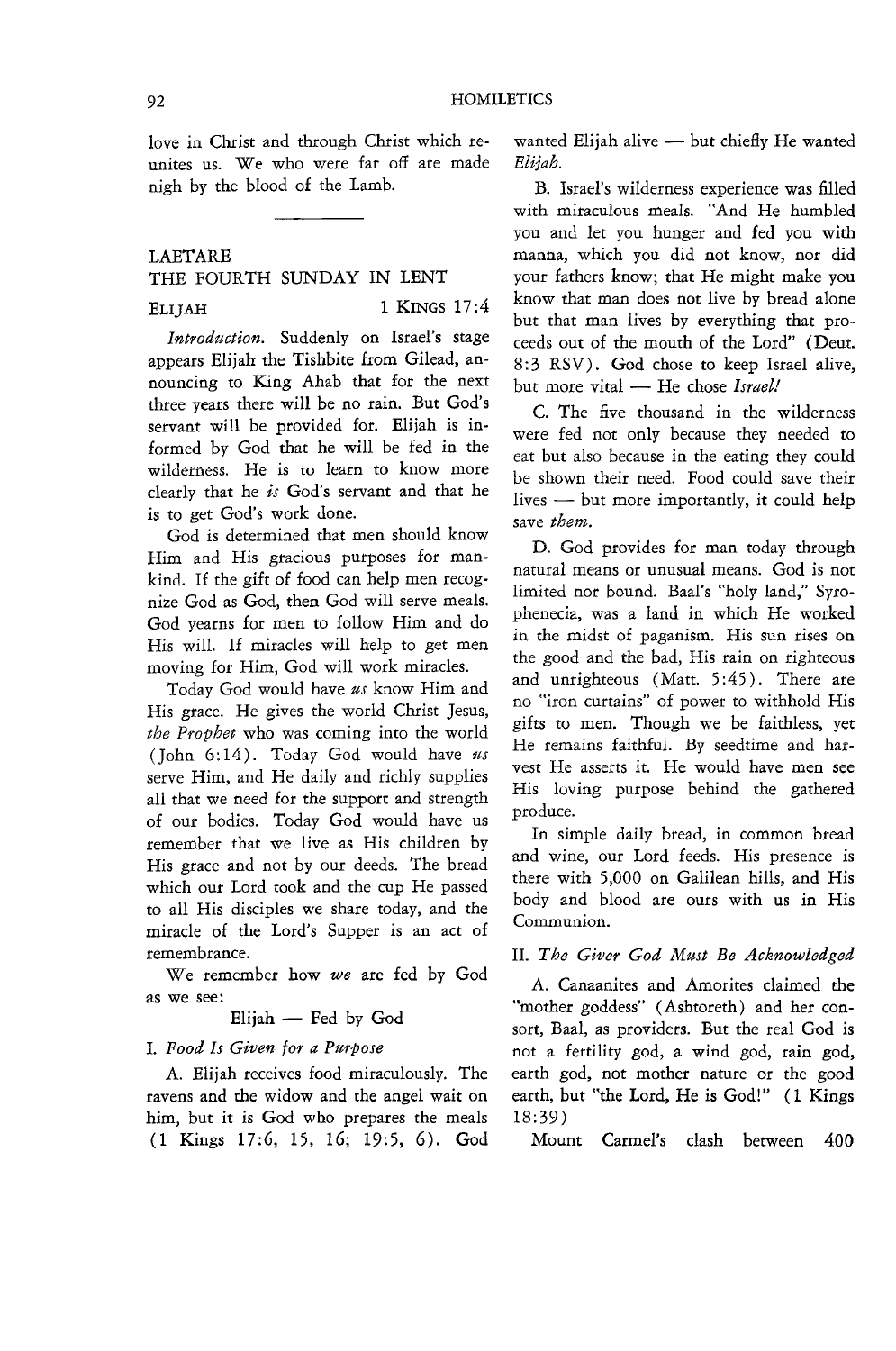prophets of Baal, 450 of Ashtoreth, and 1 of Lord Jahweh demonstrated who is God. Elijah's prayer not only sought a miracle but sought that the people would be brought back to their allegiance to the God of Israel. (1 Kings 18:37)

B. Christ risked being sought after as a "bread king" because He wanted the people to know Him as "the bread of life" (John 6: 35). He wanted them to know Him as truly the Prophet come into the world, as a greater Provider than Moses, and "to believe in Him whom [God] has sent." (John 6:29)

c. God wants w; to know Him as the Giver of life. We are not slaves under the Law but free children of God (Gal. 4: 21-31). He wants us to know that "by the comfort of [His] grace we may mercifully be relieved." (Collect)

# III. *In the Strength God Gives God Must Be Served*

A. Out of sympathy He fed multitudes, but He sought them and the whole world as His servants. He fed Elijah because of a job to be done. Elijah had work to do for the Lord, to declare His glory. We are fed to serve God and our neighbor.

B. Jesus Christ Himself lived and ate and drank among men, not only to possess but to share, not only to live but to die. He rose again not only to have life but to give it to all who would accept. He feeds us with His body and blood that we might remember Him. Remembering Him, we both know and arc enabled to find our life in giving it for others.

# **JUDICA**

# THE FIFTH SUNDAY IN LENT

ELISHA 2 KINGS 4:9

Historically the Elisha cycle is significant in the *coup d'etat* of Hazael (2 Kings 8: 7-15) and the *coup d'etat* of Jehu (2 Kings 9:1-6). "Elijah's mantle o'er Elisha cast" (Denis Wortman's hymn) exactly describes the situation as Elijah's work is carried forward through Elisha. The house of Omri meets its ultimate doom.

*Introduction.* Elijah was expected to return (Mal. 4:5; Matt. 11:14; Matt. 17: 10-12). Both John the Baptizer and Jesus of Nazareth were thought to be Elijah. John said that he was the voice in the wilderness calling men to prepare for God. And Jesus (even as in today's Gospel) announced that He and the Father were one - He was not Elijah but the Christ Himself (Matt. 16). And yet His own people would not recognize Him.

With all the attention Elijah receives, we are prone to overlook the fact that Elisha did see the translation of Elijah and so knew that he was receiving a double share of his spirit (2 Kings 2:9-12). The God who chose Israel as His people continued to shed multiplied grace on them. As we see His grace to His people through these prophets, we cannot but remember His grace to us through His Son.

In these last two weeks before Easter, no matter whether we read Old Testament history or New Testament lessons, our thoughts turn to Jesus the Christ, sent from the Father (John 17) and glorified by the Father (John 8: 54). We behold the Holy One of God, the Christ, anointed with the Spirit and power, even as we remember that *we* can be what we are only by the grace of God. All this is in our mind as we look at

# Elisha - Man of Grace

### I. *Man of Grace* - *Holy to God*

A. Elijah felt "even I only am left" of all who were loyal to God (1 Kings 19:14), but there were 7,000 others. God's grace is not confined.

B. Elijah cast his mantle over Elisha (1 Kings 19: 19 f.), God poured out His grace on Elisha, and Elisha followed Elijah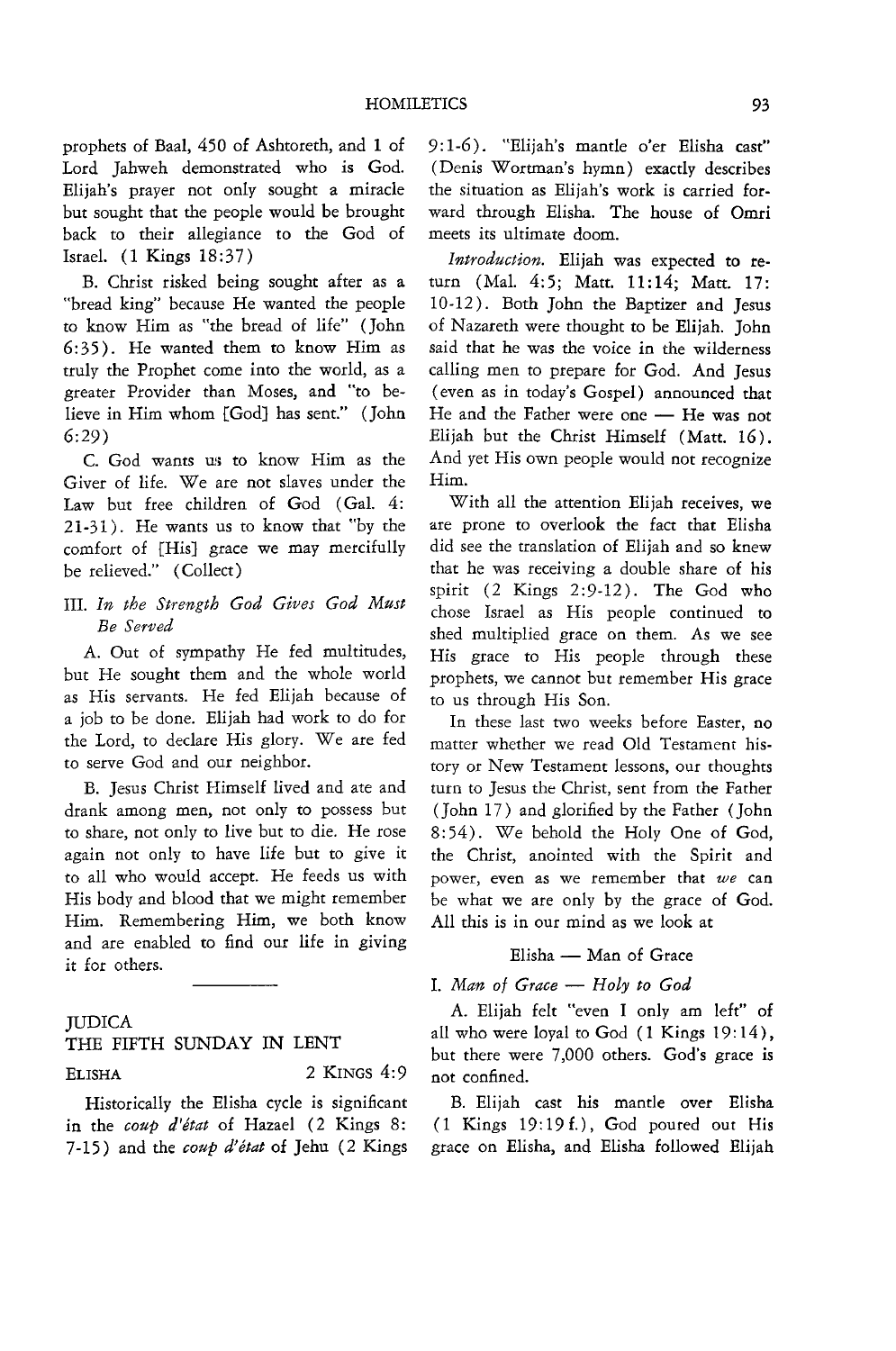(2 Kings 3:11, 12). While Elijah was a man of thunder and lightning, Elisha was a man of dew and sunshine and mercy. God's grace works with varying gifts and talents.  $(1$  Cor.  $12:1 \text{ ff.})$ 

C. As a "holy" man, Elisha belongs to God. God's Word is "holy" because it is His Word; the firstborn are "holy," for they are His  $(Ex. 13:2)$ ; the "Holy of Holies" is His dwelling place. Elisha is "holy," for he not merely is associated with God, but belongs to God.

D. Jesus Christ is God's holy Child. He belongs to God. As the Gospel for today stresses, He does not have a devil, but He and the Father are one. He is set apart. God's Holy One faces crucifixion, death, but His Holy One would gee no corruption (Acts 2:27). In Pilate's presence they deny the Holy One. (Acts 3:14; cf. Acts 4:27)

E. Ours is a holiness because we are in Christ (the Epistle, Heb. 9:11-15). God laid hold of us, redeemed us in Christ. (l Cor. 6: 11; 2 Thess. 2: 13)

# II. Man of Grace – Concerned for God's *People*

A. The wealthy woman of Shunem experienced what others did - Elisha's concern for God's own. Miracles followed: water of Jericho (2: 19-22), child of Bethel (2:23-25), widow's oil (4:1-7), meal destroying the death in the pot  $(4:38-41)$ , loaves multiplied (4:42-44), and even a floating  $ax(6:1-7)$ . All these testified to God's concern of grace through Elisha. All needs are met by the grace of God.

B. Jesus of Nazareth is accused of having a demon (the day's Gospel). His sympathy for others manifested itself in miracles as a "sample" and "sign" of His concern and *His* ability to do all things well. Whether healing the blind (John 9) or raising the dead (John 11) He manifested the glory of God. He gave His life into death; this, too, was the hour of His glory (John 17). Today's Epistle stresses the sacrifice of Christ that we might see His concern in the atonement. "A holy Man of God passeth by!"

C. Our conscience has been "purified from dead works to serve the living God" (Heb. 9: 14). Works that live are deeds done for the living as unto God.

# III. *Man of Grace* - *for All People*

A. God's grace is not only for Elisha, for God's people, but also for all people. Foreigners knew God's grace when Israel did not. (1 Kings 17:1, 8-16; 1 Kings 18:1; 2 Kings 5: 1-14)

B. Israel runs to Baal  $(2 \text{ Kings } 3:13)$ , shows little respect for the prophet (2 Kings 2 :23), unlike the woman of Shunem. Even a servant of the prophet of God seeks profit and is punished (2 Kings 5:27, Gehazi). Men today - even men under grace - prefer not to hear the words of God and reveal thereby the old nature that resists grace and that "is not of God."

C. Jesus of Nazareth is rejected by His own. The voices of foreigners, Pilate and the centurion, declare that there is no fault in Him. People who are "not-My-people" say He is righteous and the "Son of God."

D. Jesus' grace is for all, for the Jew first but not for him alone. Sinners afar off are justified. By His entering the Holy Place with His own blood He has secured an eternal redemption for all the world.

*Conclusion.* In death (2 Kings 13:21) the bones of Elisha were the means of a miracle of life. It is in the death and resurrection of Jesus of Nazareth that we witness the miracle of life, our life, our eternal life. By His grace we are made men of grace.

#### PALMARUM

# THE SIXTH SUNDAY IN LENT

AMOS 5:16-24

*The Propers.* The Lord appears at Jerusalem and is welcomed as David's Son. The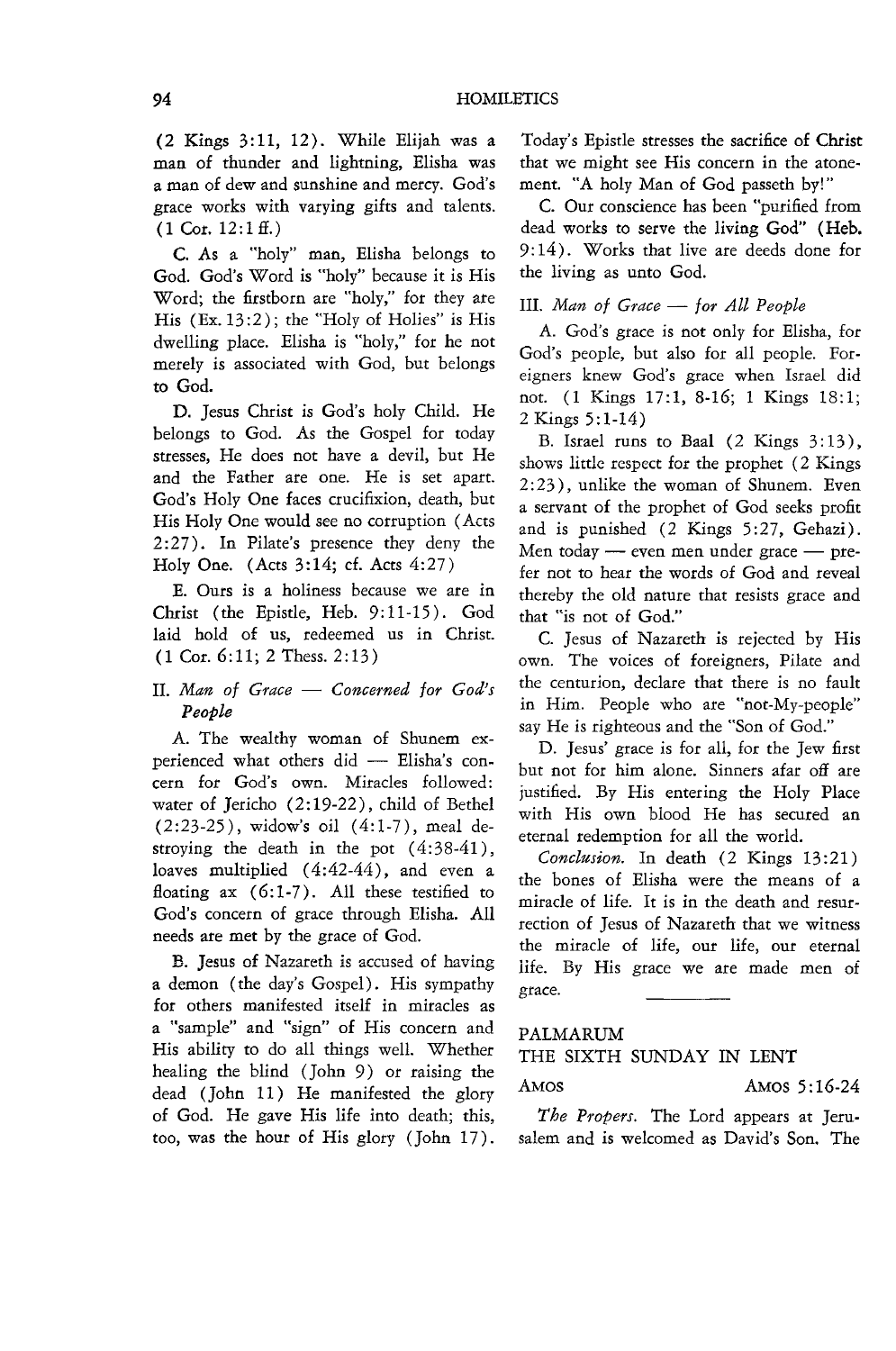people remember well God's promised deliverance; they use Zechariah's words (Zech. 9): "Rejoice greatly, 0 daughter of Zion! Shout aloud," etc. Zechariah spoke such words in a background of doom against Damascus, Philistia, Tyre, Sidon. The prophet Amos, too, speaks of God's judgment against other nations and Israel. None escape the judgment. But the Epistle explains how our Lord undertook our deliverance, and the Introit Psalm dramatizes His suffering of our condemnation.

*Introduction,* Jesus came not to deliver Israel from her political enemies and gain a temporal victory. He came for judgment against sin and unbelief (John 9:39). He came to defeat Israel's own sins and the consequence of sin in the life of each of us. The people's welcome on Palm Sunday speaks of a hope that is but a match light compared with the sunlight of the victory assured on God's Friday. The palms are given on the wrong day!

In the midst of sin and doom today our Lord comes with victory to give away. He looks to us to live out our baptismal covenant pledge of loyalty to God and of renouncing the devil and his works. A Lord who weeps over Jerusalem for not knowing, for ignoring, who wept over Israel and Judah many times before, must He weep over God's people today?

#### $Amos$  — Mourning over Israel

# 1. *Wrongs Committed*

A. The cruelty of nations such as Damascus  $(1:3)$ , the slavery of Gaza  $(1:6)$ , the unbrotherliness of Tyre  $(1:9)$ , the pitilessness of Edom  $(1:11)$ , the atrocities of Ammon (1:13), and the desecrations of Moab (2:1) were matched by Judah's rejection of the Lord's Law and Israel's sins of contempt for God and people. While Amos's message is for Israel, yet he speaks to the "whole family"  $(3:1)$ , the house of Jacob  $(3:13)$ . In every case doom for sins will come; for Israel and Judah also.  $(2: 4, 6)$ 

B. The wrongs of our nation are not unknown to God. Earth has a picture window before God there are no secrets. He knows. "Be sure your sin will find you out"  $(Num. 32:23)$ . Sin pays!  $\longrightarrow$  Rom. 6:23  $\longrightarrow$ but "the free gift of God is eternal life in Christ Jesus, our Lord. "

# II. *Responsibility Ignored*

A. Israel was known by God, and Israel knew God  $(3:1, 2)$ . They knew the "day of the Lord," when God would act. They remembered God's justice, righteousness, and power to save. And still they sinned.

B. God's triad of famine, drought, and blight would be sent. He had tried so often to have them return (5 times: "yet you did not return to Me"). Famine (4:6-10) failed; "Prepare to meet God." (4:12). There is no escape from judgment: locusts (7:1-3), plumb line (7:7-9), fire (7:7-9), summer fruit  $(8)$ , the "Lord at the altar."  $(9:1-10)$ 

C. Yet God's is a love that will not let Israel go, a love that seeks the lost sheep, kisses the prodigal son before he says, ''I'm sorry," takes to His heart a faithless wife. This is His covenant love.

D. When we, His children, sin, He will punish, will plead, and will pardon with His grace in Christ Jesus, our Savior.

# III. *Ritualism Abhorred*

A. The "noise of our songs," our "solemn assemblies," our "feasts" and festivals will not wipe away His tears for us.

B. Accompanying our worship must be our heart's attitude. We are unworthy; only He is worthy; and our "worth"-ship is in Him alone. In Christ alone is salvation; in none other, and this includes me.

# IV. *Restoration Promised*

A. A remnant  $(5:15)$  may taste of His grace and love. All around us is hopelessness. Within us is despair.

B. But God acts (9:11-15). Restoration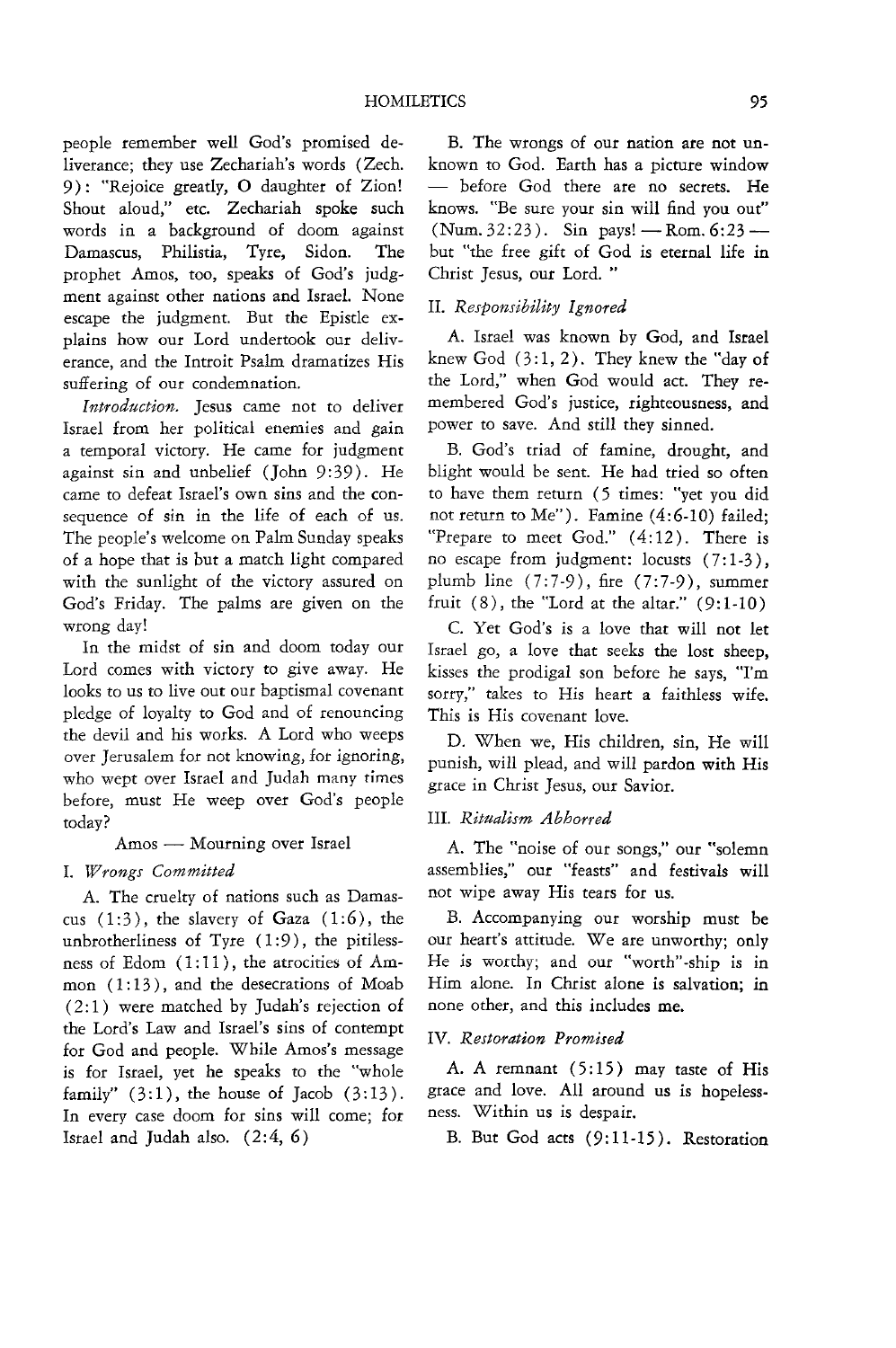is possible and promised with God. James quotes these words (Acts 15:15-17), for blessing comes even to the Gentiles. Israel is rebellious, and God's own people kill their Christ. But God is merciful and gracious. While we and they are yet sinners, He died FOR US.

C. In the midst of deserved doom and impending judgment God Himself gives hope and forgiveness.

*Conclusion.* Jesus calls us to mourn not for Him, not for Israel, but for ourselves, who commit wrongs, ignore responsibilities, play with our rituals. Our tears of repentance are wiped away by His hand, His crucified hand.

Elmhurst, Ill. GEORGE W. BORNEMANN

# TEXTUAL STUDIES

# *A Study in Amos 5:16-24*

*The Prophet.* Amos prophesied during the reign of Jeroboam II of Israel  $(787 - 746)$ , possibly from 760-750 (7:10, 11). He came from Tekoah at the borderline of the Judean desert about 10 miles south of Jerusalem. By occupation he was a shepherd and dressed fig-mulberry trees (7: 14). God called him and sent him to Israel ( the Northern Kingdom) as a prophet. After some years in Israel, he was accused of inciting a rebellion against the king and deported  $(7:12)$ . In point of time he was the first of the great prophets. Through him we know something about the religious, social, and economic conditions of eighthcentury Israel.

The Historical Setting. Before 722 B.C., Israel was the greater of the two states, a result of the fatal policy of Rehoboam in 922 B. C. Bethel, Gilgal, and Samaria were the centers of national interest. Since it was more exposed to hostile nations than Judah, it entered more readily into the arena of international diplomacy. For over 100 years Israel had been controlled by Syria. Hazael began the conquest of Israel, and Benhadad III completed it. Israel had been reduced to a vassal state. When Assyria attacked Syria, Israel found itself free to act. Under Jehoash and Jeroboam II, Israel freed itself from Syrian control and extended its borders. During this time Israel experienced great prosperity, which brought luxury and licence. The religious observances were retained, but they became hollow. The connection between religion and morality was increasingly ignored. Injustice, aggression, dishonesty, and sexual immorality flourished. Beliefs, practices, and rites of Canaanite deities were introduced into the worship of the Lord. The national life was corrupt. If Israel remained as it was, it could have no hope for the future. Assyria would overrun it.

*The Message.* Amos was sent to Israel to reveal the deep-seated corruption. He came to sound the last alarm before the end. His goal was to avert Israel's doom, if possible. If it would heed his call and repent, there would be hope. If not, the day of the Lord would come upon it. This day would not spell deliverance but judgment. Luxury, unrighteousness, and *pro forma* religion can only arouse God's wrath and cause judgment to descend.

For Amos, God is the Lord of all nations and all nature. He had revealed His power in history by saving for Himself a nation, Israel. He preserved this nation by His free choice. He commanded it to live by His will. As long as it obeyed God's will, *it*  remained in the covenant. By disobedience Israel had forfeited the covenant protection. Because of its behavior Amos had to tell Israel that the day of the Lord would bring judgment rather than deliverance. In destroying His people God would vindicate His righteousness.

*The Book.* The book falls into three parts:  $(1)$  an introduction  $(1-2)$ ;  $(2)$  three sermons elaborating on the accusations made in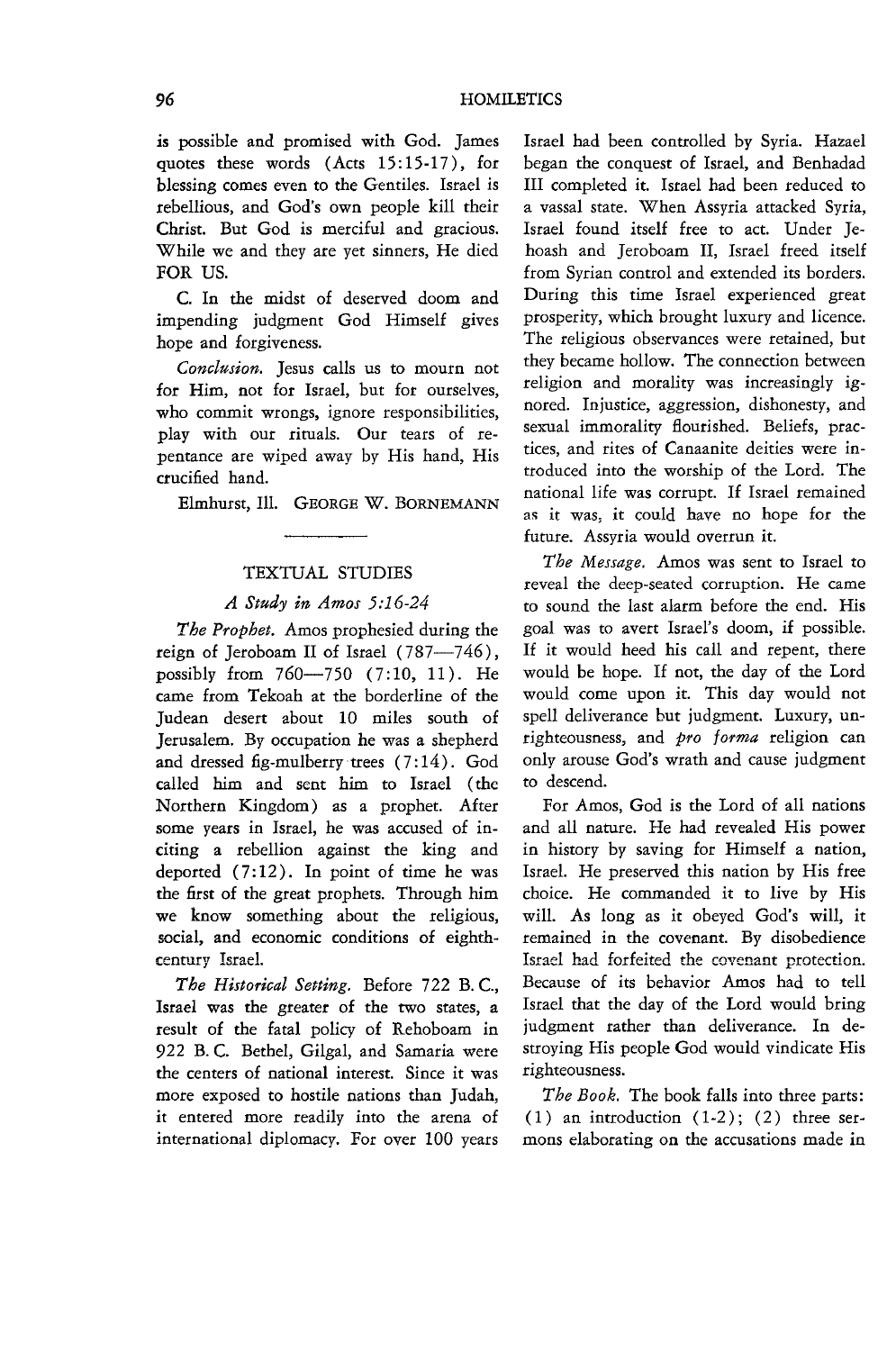the introduction  $(3-6)$ ; and  $(3)$  a number of visions based on the preceding sermons (7 -9). The third sermon makes up the immediate context (5-6). It speaks of the imminence of doom (5:1-17), the day of the Lord (18-27), the worthlessness of the nobles (6:1-7), and again emphasizes total destruction (6:8-14).

*The Text.* The text can be divided into three sections: (1) the impending lament (vv.  $16-17$ ); (2) the day of the Lord as judgment over Israel (18-20), and (3) the rejection of worship without justice (21-24).

V.16. The rich city dwellers had reduced the poor country people to serfdom and often to outright slavery. Through Amos the covenant of God (Yahweh, cf. Ex. 3:14;  $20:1$ ), the Lord of His people (cf. Amos 7: 7 -8), and the God of the hosts of heaven and earth (Josh. 5:14,15; 1 Sam. 17:45), speaks to the rich in Israel. They disregard His will and pervert justice in the gate. Therefore He announces that there will be lamentations in every broad open place because of the destruction of Israel's army (cf. Micah 1:11). Everywhere outside the houses within the city walls people will say, "Woe, woe!" The rapacious city dwellers will have to call on the poor, oppressed farmers to mourn for their dead (cf. 8:10). The professional wailers will not be available. They will lament with the other people of the city over the loss of their loved ones. (Cf. 5:3; Jer. 9:17-19)

V. 17. Rich city dwellers will not only lament over their dead in the city. They will carry on the lament in their expensive orchards and vineyards, which they planted with money and goods extorted from the poor farmers (cf. 5:11). God will pass through Israel and strike down their sons as He once did in Egypt (cf. Ex.  $12:12$ ). They oppress the poor country people as the Egyptians oppressed the Israelites (cf. 8: 4-6).

Vv. 18-20. The prophet speaks a woe upon the rich who desire the day of the Lord. They think that it will be a day of deliverance from all enemies (cf. Micah 7: 8-10). God will judge the sinners and reward the righteous (Is. 2:12; 13:6,9; Zeph. 1 : 7 -9), they said. Instead the day of the Lord will be a day of judgment also for Israel (cf. Joel  $2:1,2,31$ ). To drive home the point that judgment *is* inescapable under the present condition, Amos uses an illustration. The rich will be like a man who meets a lion on the road. He turns around and runs. Hardly has he fled a few yards when he is met by a bear. Should he escape the bear and arrive home safely, a serpent will bite and kill him. At the conclusion of the illustration he repeats his words about the day of the Lord. He is concerned that the people take him seriously. The connection between "day of the Lord" and "deliverance" is so close that the prophet has to hammer away at it before he gets through. He stresses that the day of the Lord will consist in the gloom of captivity rather than in the brightness of God's eternal presence.

Vv. 21-23. God hates and despises the pilgrim festivals (cf. 8:10; Ex. 23:15-17) of the rich. They can afford to make the trips to Bethel and Gilgal and bring the required sacrifices. The poor farmers have to serve as their slaves. God could not accept sacrifices which were produced by unrighteous slave labor. Through injustice they had become slaves of the rich city dwellers. The sacrifices involved are in particular livestock and produce of the land. These are the things which the rich can produce cheaply since they control the land. The rich mulct the poor and use some of the abundance for their religious obligations. This is not worship; this is manipulation. God *is* reduced to an idol who produces on demand. In such worship God cannot find any delight. He must reject and condemn it.

The rich worship God with such a multi-